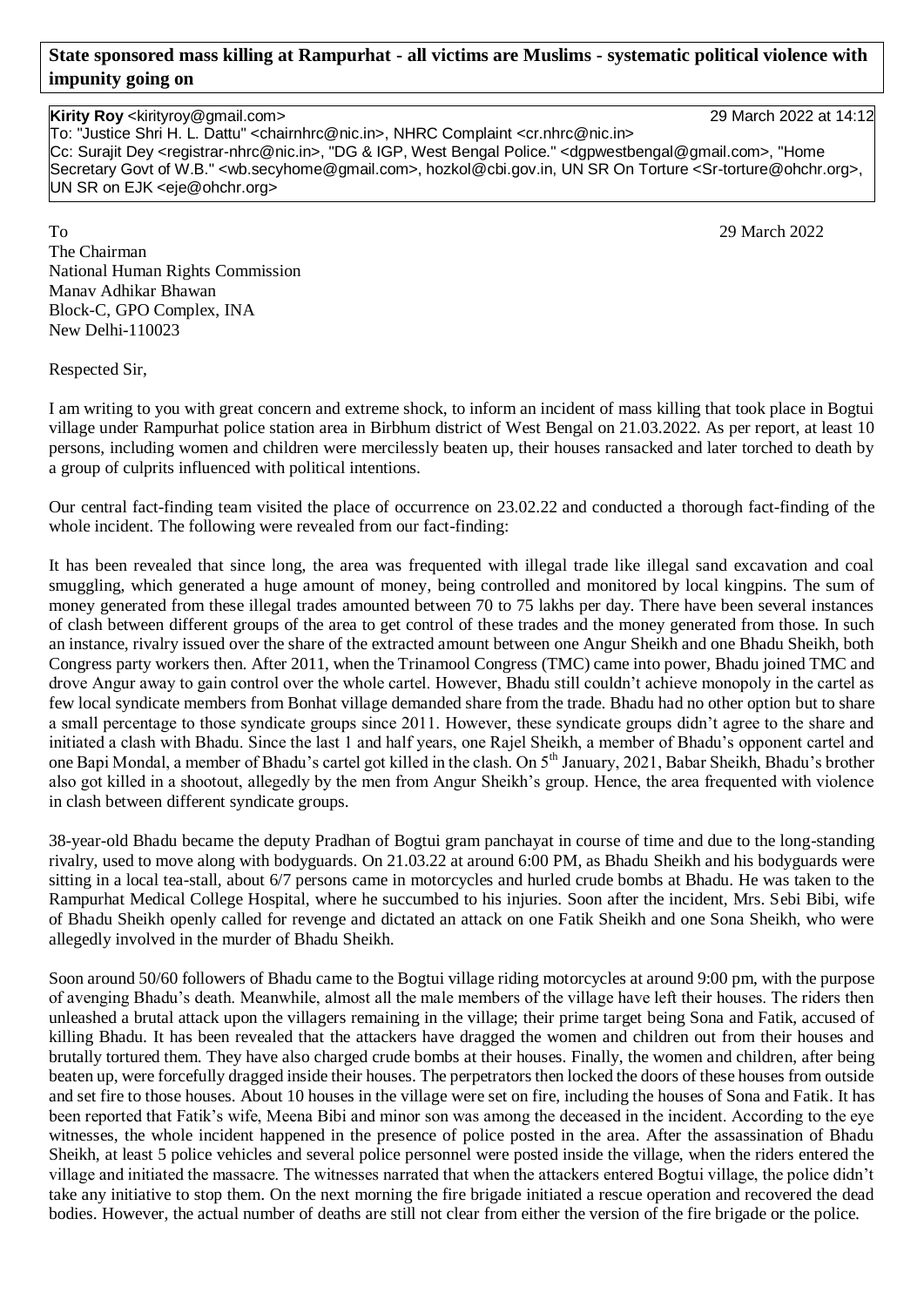We have managed to reveal the names of the 10 victims, who were killed in the incident. There may be more deaths still unrevealed. The names of the 10 deceased are as follows: Jahanara Bibi (42) Marjina Khatun (20) Kazi Sajidur Rahman (28) Raushanara Bibi (42) Umehani Khatun (7) Rupali Bibi (42) Nur Nahar Bibi (75) Meena Bibi (42) Akash Sheikh (10) Surja Sheikh (7)

Following the brutal massacre, the Rampurhat police station initiated a case vide Rampurhat P.S. Case no. 169/2022 dated 22.03.2022, under sections 147/148/149/325/326/307/302/435/436/427 of the Indian Penal Code. The Rampurhat police and SIT have also arrested 23 accused persons in the incident. On 24.03.22, the TMC block President of Rampurhat Block, Anarul Hossain, was arrested in connection to the massacre. The inquest was conducted by ADM (Development) of Birbhum district, Mr. Supriyo Das at the Rampurhat Medical College Hospital. The Post Mortem Examinations were also conducted in a hurry without even informing the relative of the deceased. Some of the dead bodies were buried without even informing the actual relatives of the deceased; rather the identification was allegedly done by persons set-up by the police. A Special Investigative team (SIT) headed by ADG CID Gyanwant Singh was also formed to probe into the matter. Members of all leading political parties including Chief Minister Mamata Banerjee visited the spot and enquired on the incident. However, all the villagers except few have abandoned the village leaving behind only ruins.

Inspector-in-Charge of Rampurhat police station, Mr. Tridip Pramanick has been suspended and SDPO Rampurhat, Mr. Shayan Ahmed has been temporarily closed following the incident. Chief Minister, Mamata Banerjee declared compensation packages for the deceased and handed over cheques to the victims during her visit to Bogtui.

Upon hearing a writ petition, division bench of Calcutta High Court, presided by Chief Justice, asked Central Bureau of Investigation to probe recent violence at Rampurhat.

Yesterday, 28 March, one Nazima Bibi succumbed while was treated in hospital following the incident.

The incident of mass killing at Rampurhat was raised in the West Bengal Legislative Assembly with unruly scenes at the session, exchange of blows resulting busting the nose, fracture of ribs of the MLAs.

However, several questions are still unanswered from the incident:

1. As all the bodies of mass killings were taken by police administration and buried upon forcefully at midnight, hence why local police and administration shall not be booked for causing disappearance of evidences?

2. Despite police being posted at the place of occurrence after the murder of Bhadu Sheikh, why were they inactive? Or allowed people to be burnt alive?

- 3. The perpetrators have continued the massacre for 4 to 5 hours. Why police, civil administration or fire brigade didn't intervene during this time?
- 4. What is the actual number of deaths and why is there a discrepancy in this number as reported?
- 5. Why was no punitive action taken against the respective police personnel whereas their intentional inaction was evident?
- 6. Who are the actual perpetrators and the brain behind the massacre? Why are they being shielded with ruling political influence?
- 7. Why were the family members of the deceased not informed before the inquest over the bodies and the autopsy?
- 8. Why were the dead bodies not handed over the respective family members and not even informed before they were buried by police?
- 9. Why and what for the police administration was mute for years when series of killings were going on routinely?
- 10. The F I R registered at Rampurhat PS being No. 168/22 in the case murder of Vadu Sk, section 120B has been charged along with other sections of IPC; whereas in the case of mass killing Rampurhat PS being No. 169/22 the Rampurhat police missed to charge section 120B of IPC. Why?
- 11. Proper examination of dead bodies has not been done. Both Government of India and Government of West Bengal have shown their least interest to the international laws. The Minnesota Protocol on the investigation of unlawful death cases till now ignored. May we be allowed to ask the NHRC should look into the matter and pass such direction to governments?
- 12. Victims are not beggars. They want justice. In the instant case, state government is trying to shut up the mouths of victims by providing some money from public exchequer. Is this system be granted by our criminal justice system?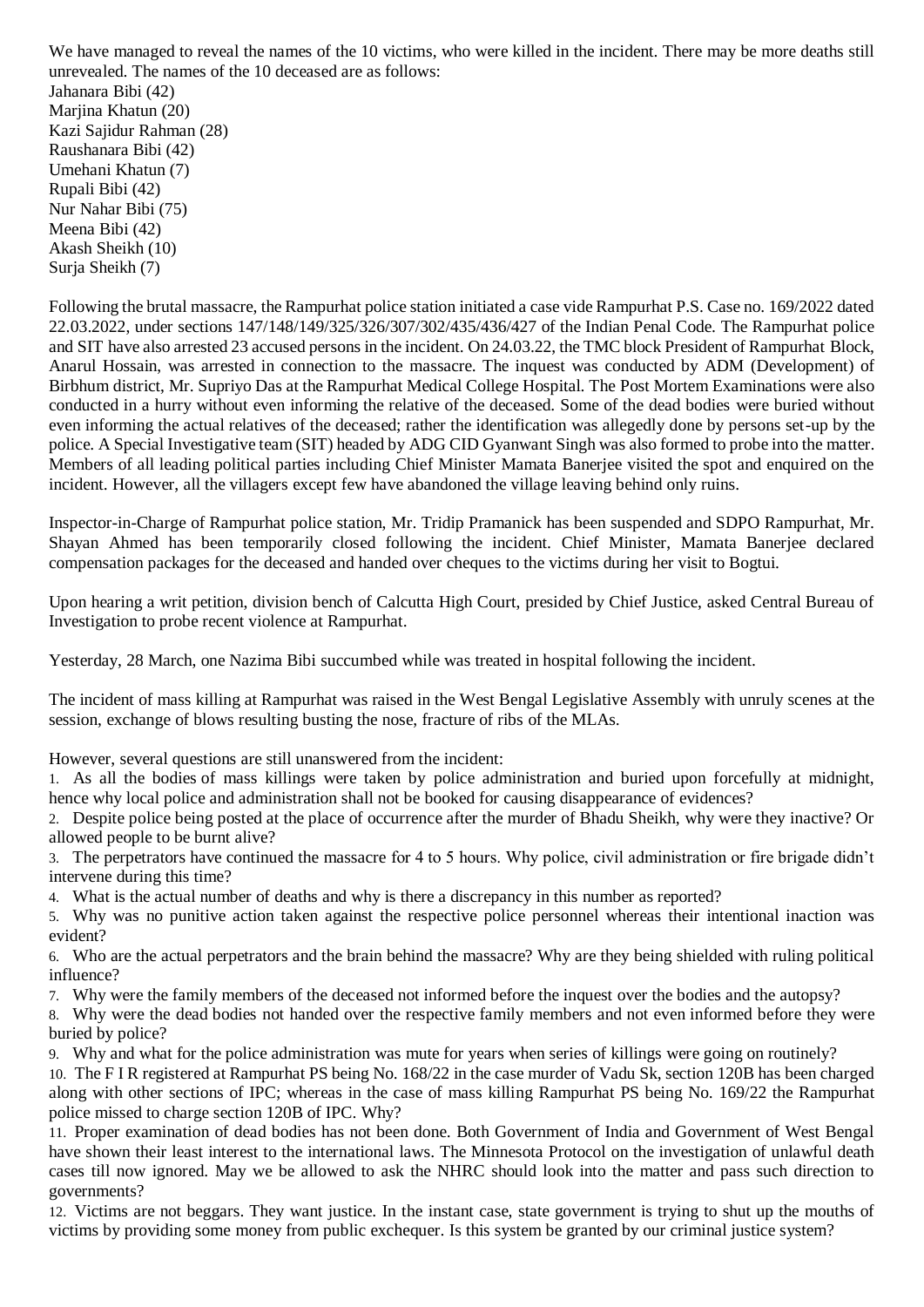Under the circumstances we demand the following:

• The perpetrators of both the incidents, the murder of Bhadu Sheikh and the massacre following the murder, should be severely punished after neutral investigation.

- Safety and security of the villagers of Bogtui village should be ensured immediately
- All the victims are from marginalized religious minority community (Muslims).

● Measures should be taken to bring back the villagers, who have fled after the incident and re-establish peace in the village

● In West Bengal, series of state sponsored mass killings happen from 1970s jail killings (1970-71), Marichjhapi (1979), Anandmargi (1982) Nandigram (2007). In no case victims received justice or reparation. This aspect should be looked into by the investigative agencies.

- Rule of law should be established instead of law of rulers
- Stop making political games in the name justice to the victims of mass killings
- To ensure presence of relatives at the time of inquest over bodies (Secs 174 & 176 Cr.P.C.)
- An independent probe should be initiated by the Commission apart from the state's interference
- The respective police personnel responsible for their negligence in duty and saving lives should be identified, booked and tried in court of laws

Effective investigation must be taken based on the guidelines of the Istanbul protocol and Minnesota protocol. Video Link: <https://youtu.be/NA6JaeL1LuU>